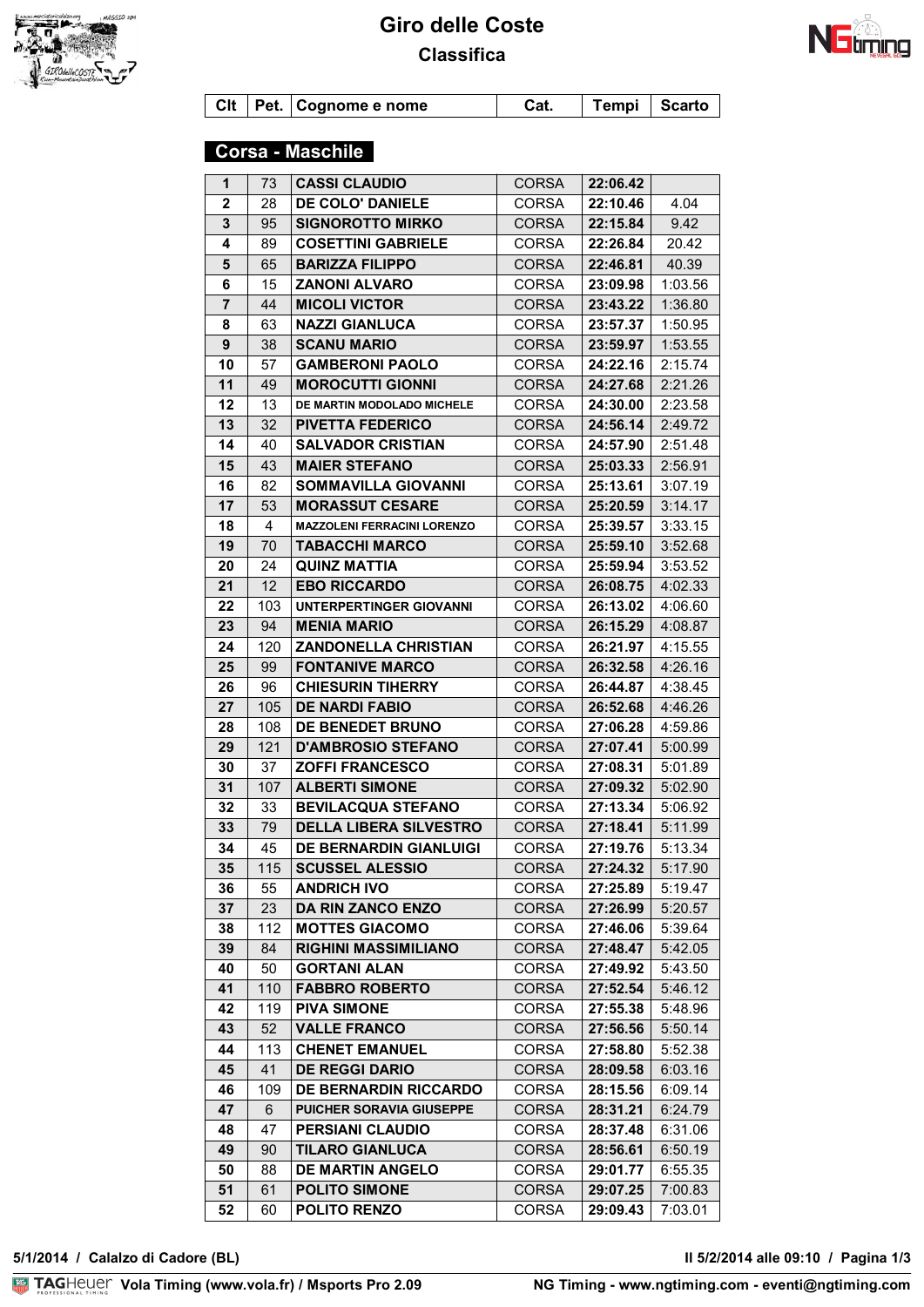### **Giro delle Coste Classifica**

| <b>Clt</b> | Pet.           | Cognome e nome             | Cat.                  | <b>Tempi</b> | <b>Scarto</b> |
|------------|----------------|----------------------------|-----------------------|--------------|---------------|
| 53         | 71             | <b>TABACCHI ROBERTO</b>    | <b>CORSA</b>          | 29:20.24     | 7:13.82       |
|            |                | <b>SAVARIS ENNIO</b>       |                       | 29:25.08     | 7:18.66       |
| 54<br>55   | 85             |                            | CORSA<br><b>CORSA</b> | 29:33.36     | 7:26.94       |
|            | 78             | <b>MARMANI DANIELE</b>     |                       |              |               |
| 56         | 59             | <b>BERTOLANI PIETRO</b>    | CORSA                 | 29:44.51     | 7:38.09       |
| 57         | 56             | <b>VIEL ELSO</b>           | <b>CORSA</b>          | 30:02.52     | 7:56.10       |
| 58         | 17             | <b>MAGNI MAURO</b>         | <b>CORSA</b>          | 30:06.13     | 7:59.71       |
| 59         | 111            | <b>LORENZI CRISTIAN</b>    | <b>CORSA</b>          | 30:09.33     | 8:02.91       |
| 60         | 7              | <b>SALVETTI CARLO</b>      | <b>CORSA</b>          | 30:21.50     | 8:15.08       |
| 61         | 66             | <b>PERIN TIZIANO</b>       | <b>CORSA</b>          | 30:31.04     | 8:24.62       |
| 62         | 9              | <b>CARPENÈ CRISTIAN</b>    | CORSA                 | 30:46.32     | 8:39.90       |
| 63         | 106            | <b>ALBERTI OSVALDO</b>     | <b>CORSA</b>          | 30:56.76     | 8:50.34       |
| 64         | 91             | <b>MAIUTTO STEFANO</b>     | <b>CORSA</b>          | 31:00.66     | 8:54.24       |
| 65         | 58             | <b>LONGO GABRIELE</b>      | <b>CORSA</b>          | 31:28.61     | 9:22.19       |
| 66         | 18             | <b>CALLIGARO LIO</b>       | CORSA                 | 31:29.90     | 9:23.48       |
| 67         | $\overline{2}$ | <b>DA GIAU LUCA</b>        | <b>CORSA</b>          | 32:02.77     | 9:56.35       |
| 68         | 75             | <b>DAL BORGO LUCA</b>      | CORSA                 | 32:08.83     | 10:02.41      |
| 69         | 68             | <b>LORENZI MASSIMO</b>     | <b>CORSA</b>          | 32:17.61     | 10:11.19      |
| 70         | 69             | <b>GASPARI DAVIDE</b>      | CORSA                 | 32:29.71     | 10:23.29      |
| 71         | 51             | <b>FESTINI PIETRO</b>      | <b>CORSA</b>          | 32:57.52     | 10:51.10      |
| 72         | 35             | <b>SCALZOTTO SILVERIO</b>  | <b>CORSA</b>          | 33:05.79     | 10:59.37      |
| 73         | 48             | <b>DE GRIGNIS GRAZIANO</b> | <b>CORSA</b>          | 33:42.45     | 11:36.03      |
| 74         | 117            | DORIGUZZI ZORDANIN MASSIMO | <b>CORSA</b>          | 33:51.53     | 11:45.11      |
| 75         | 97             | <b>DA DEPPO ANDREA</b>     | <b>CORSA</b>          | 34:31.20     | 12:24.78      |
| 76         | 16             | <b>FINOTTI ANDREA</b>      | CORSA                 | 34:34.05     | 12:27.63      |
| 77         | 25             | <b>SARENTI FABRIZIO</b>    | <b>CORSA</b>          | 34:53.76     | 12:47.34      |
| 78         | 77             | <b>SORAVIA ENRICO</b>      | <b>CORSA</b>          | 36:12.97     | 14:06.55      |
| 79         | 54             | <b>PAOLI OSVALDO</b>       | <b>CORSA</b>          | 37:31.57     | 15:25.15      |
| 80         | 80             | <b>PEDROCCO MARIO</b>      | CORSA                 | 39:11.83     | 17:05.41      |
| 81         | 72             | <b>GAYA TIZIANO</b>        | <b>CORSA</b>          | 39:42.62     | 17:36.20      |
| 82         | 100            | <b>DE BATTISTA MARIO</b>   | CORSA                 | 41:32.26     | 19:25.84      |
| 83         | 92             | <b>CIAN GIOVANNI</b>       | <b>CORSA</b>          | 43:35.80     | 21:29.38      |
| 84         | 104            | <b>DE BON ELIO</b>         | CORSA                 | 50:37.26     | 28:30.84      |
| 85         | $\mathbf{1}$   | <b>FRESCURA ANTONIO</b>    | <b>CORSA</b>          | 53:36.96     | 31:30.54      |
| 86         | 114            | <b>MONTRESOR OSVALDO</b>   | CORSA                 | 53:38.62     | 31:32.20      |
| 87         | 3              | <b>PESCE MORENO</b>        | <b>CORSA</b>          | 59:35.63     | 37:29.21      |
| 88         | 46             | <b>SIMONETTI DANIELE</b>   | <b>CORSA</b>          | 1h03:04.27   | 40:57.85      |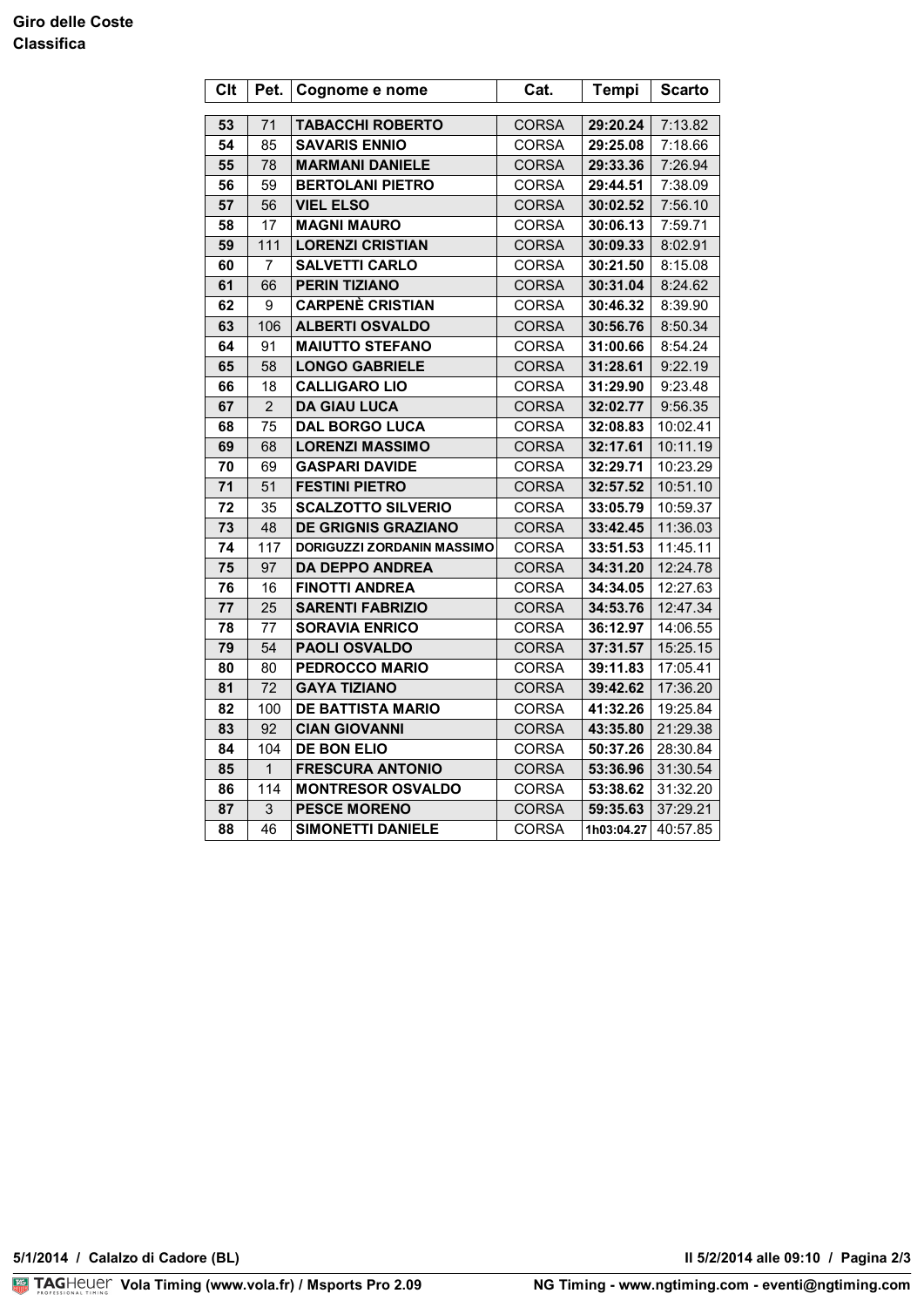|  | Clt Pet. Cognome e nome | Cat. | Tempi   Scarto |  |
|--|-------------------------|------|----------------|--|
|  |                         |      |                |  |

### **Corsa - Femminile**

| 1              | 42  | <b>THEOCARIS DIMITRA</b>           | <b>CORSA</b> | 25:51.51 |          |
|----------------|-----|------------------------------------|--------------|----------|----------|
| $\mathbf{2}$   | 81  | <b>GOLIN MARA</b>                  | <b>CORSA</b> | 26:14.17 | 22.66    |
| 3              | 62  | <b>MORO MANUELA</b>                | <b>CORSA</b> | 27:47.27 | 1:55.76  |
| 4              | 39  | <b>DE POI ANGELA</b>               | <b>CORSA</b> | 28:42.57 | 2:51.06  |
| 5              | 20  | <b>POMPANIN GIORGIA</b>            | <b>CORSA</b> | 28:58.60 | 3:07.09  |
| 6              | 87  | <b>FILIPPIN CRISTINA</b>           | <b>CORSA</b> | 29:31.78 | 3:40.27  |
| $\overline{7}$ | 83  | <b>LADINI CHIARA</b>               | <b>CORSA</b> | 30:11.15 | 4:19.64  |
| 8              | 64  | <b>ZANELLA GINA</b>                | <b>CORSA</b> | 31:41.32 | 5:49.81  |
| 9              | 22  | <b>DA RIN ZANCO MARTINA</b>        | <b>CORSA</b> | 32:32.58 | 6:41.07  |
| 10             | 21  | <b>GASPARI MICHELA</b>             | CORSA        | 32:35.14 | 6:43.63  |
| 11             | 101 | PILLER HOFFER MARTINA              | <b>CORSA</b> | 33:34.73 | 7:43.22  |
| 12             | 102 | <b>DE PODESTA SARA</b>             | <b>CORSA</b> | 33:52.85 | 8:01.34  |
| 13             | 86  | <b>ROLDO TATIANA</b>               | <b>CORSA</b> | 34:14.85 | 8:23.34  |
| 14             | 67  | <b>CAMPIGOTTO MARIATERESA</b>      | <b>CORSA</b> | 34:48.35 | 8:56.84  |
| 15             | 98  | <b>FONTANIVE CLAUDIA</b>           | <b>CORSA</b> | 36:21.05 | 10:29.54 |
| 16             | 76  | <b>DE CARLO SARA</b>               | <b>CORSA</b> | 38:16.32 | 12:24.81 |
| 17             | 118 | <b>DORIGUZZI ZORDANIN BEATRICE</b> | <b>CORSA</b> | 38:23.73 | 12:32.22 |
| 18             | 116 | <b>CASAGRANDE LUISA</b>            | <b>CORSA</b> | 38:33.01 | 12:41.50 |
| 19             | 74  | <b>DE BON LARA</b>                 | <b>CORSA</b> | 38:38.11 | 12:46.60 |
| 20             | 93  | <b>DAVID MICHELA</b>               | CORSA        | 43:34.69 | 17:43.18 |
| 21             | 31  | <b>BIANCHI ELENA</b>               | <b>CORSA</b> | 44:42.04 | 18:50.53 |
| 22             | 34  | <b>BERNARDI MONICA</b>             | CORSA        | 44:51.76 | 19:00.25 |

**5/1/2014 / Calalzo di Cadore (BL) Il 5/2/2014 alle 09:10 / Pagina 3/3**

**II 5/2/2014 alle 09:10 / Pagina 3/3**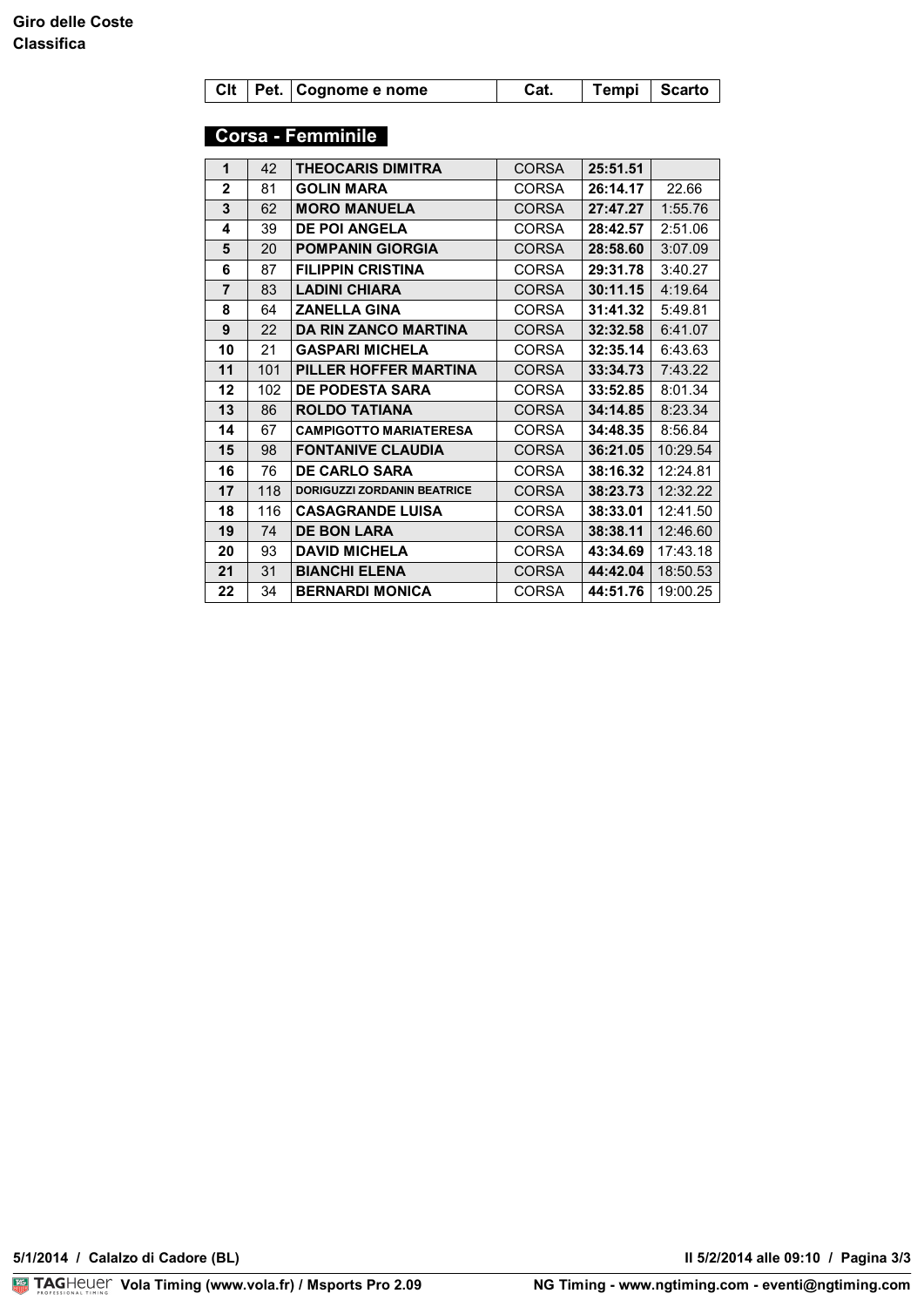

# **Giro delle Coste Classifica**



**Clt Pet. Cognome e nome Cat. (Clt) Tratta 1 (Clt) Tratta 2 Tempi Scarto**

### **Staffetta - Maschile**

| 1              | 204 | <b>LUCA DORIGUZZI YESID CHIA</b>              | <b>STAFFETTA</b> | (5)  | 23:47.51 | (1)  | 31:57.63   | 55:45.14   |          |
|----------------|-----|-----------------------------------------------|------------------|------|----------|------|------------|------------|----------|
| $\mathbf{2}$   | 205 | <b>GIORGIO DELL'OSTA DMITRY MEDVEDEV</b>      | <b>STAFFETTA</b> | (6)  | 23:52.77 | (2)  | 33:30.18   | 57:22.95   | 1:37.81  |
| 3              | 202 | OSVALDO ZANELLA GIOVANNI DE BON               | <b>STAFFETTA</b> | (2)  | 23:03.56 | (4)  | 36:39.29   | 59:42.85   | 3:57.71  |
| 4              | 201 | <b>CRISTIAN SOMMARIVA IVAN SOMMACAL</b>       | <b>STAFFETTA</b> | (1)  | 22:58.60 | (5)  | 36:51.88   | 59:50.48   | 4:05.34  |
| 5              | 215 | <b>MATTIA MADDALIN ILARIO MADDALIN</b>        | <b>STAFFETTA</b> | (4)  | 23:31.69 | (10) | 40:12.89   | 1h03:44.58 | 7:59.44  |
| 6              | 206 | NICOLA TONET ANDREA DE CANDIDO                | <b>STAFFETTA</b> | (9)  | 25:29.72 | (7)  | 38:38.63   | 1h04:08.35 | 8:23.21  |
| $\overline{7}$ | 217 | OLIVO DA PRÀ LUCA DE LORENZI                  | <b>STAFFETTA</b> | (3)  | 23:14.22 | (12) | 40:59.70   | 1h04:13.92 | 8:28.78  |
| 8              | 222 | <b>SANDRO DIMAI ENRICO VIEL</b>               | <b>STAFFETTA</b> | (12) | 26:11.35 | (6)  | 38:29.59   | 1h04:40.94 | 8:55.80  |
| 9              | 207 | <b>MATTIA AUTERI MIRKO TABACCHI</b>           | <b>STAFFETTA</b> | (24) | 30:36.88 | (3)  | 34:38.06   | 1h05:14.94 | 9:29.80  |
| 10             | 219 | <b>MASSIMO CORRIAS ANDREA CAUTIERO</b>        | <b>STAFFETTA</b> | (10) | 25:33.71 | (9)  | 39:48.50   | 1h05:22.21 | 9:37.07  |
| 11             | 229 | GIOVANNI RA RIN MICHELE BAGGIO                | <b>STAFFETTA</b> | (8)  | 25:17.26 | (11) | 40:44.47   | 1h06:01.73 | 10:16.59 |
| 12             | 209 | <b>MASSIMO CASANOVA DIEGO BELLUS</b>          | <b>STAFFETTA</b> | (13) | 26:23.26 | (13) | 41:38.66   | 1h08:01.92 | 12:16.78 |
| 13             | 212 | <b>MAURO FRESCURA ANDREA FRESCURA</b>         | <b>STAFFETTA</b> | (16) | 27:10.31 | (16) | 42:36.97   | 1h09:47.28 | 14:02.14 |
| 14             | 241 | DE ZOLT ERNESTO DE MARTIN UMBERTO             | <b>STAFFETTA</b> | (18) | 28:01.60 | (14) | 41:55.72   | 1h09:57.32 | 14:12.18 |
| 15             | 214 | SANDRO ZANDONELLA PIETRO SOLAGNA              | <b>STAFFETTA</b> | (11) | 26:06.64 | (17) | 44:33.66   | 1h10:40.30 | 14:55.16 |
| 16             | 203 | <b>MARIO DORIGUZZI BOZZO ALAN TOFFOLI</b>     | <b>STAFFETTA</b> | (19) | 28:40.24 | (15) | 42:08.58   | 1h10:48.82 | 15:03.68 |
| 17             | 228 | <b>MARCO MAINARDI STEFANO ZAGRANDO</b>        | <b>STAFFETTA</b> | (17) | 27:31.03 | (18) | 44:57.25   | 1h12:28.28 | 16:43.14 |
| 18             | 235 | PAOLO FURLANIS GIANLUCA QUAIA                 | <b>STAFFETTA</b> | (28) | 33:54.88 | (8)  | 39:11.52   | 1h13:06.40 | 17:21.26 |
| 19             | 234 | <b>MATTEO GERIN GIANLUCA CELLA</b>            | <b>STAFFETTA</b> | (15) | 27:05.11 | (20) | 47:04.80   | 1h14:09.91 | 18:24.77 |
| 20             | 224 | CRISTIAN MENIA D'ADAMO NICOLA DORIGUZZI BOZZO | <b>STAFFETTA</b> | (20) | 29:03.22 | (19) | 45:29.91   | 1h14:33.13 | 18:47.99 |
| 21             | 239 | DA RIN FABIO MOLINARI ATTILIO                 | <b>STAFFETTA</b> | (14) | 26:43.79 | (23) | 48:11.90   | 1h14:55.69 | 19:10.55 |
| 22             | 231 | ALESSIO REVERZANI ROBERTO FIORI               | <b>STAFFETTA</b> | (21) | 29:45.69 | (21) | 47:07.74   | 1h16:53.43 | 21:08.29 |
| 23             | 211 | <b>TIZIANO GANDUS LUCA DE ZOLT</b>            | <b>STAFFETTA</b> | (7)  | 24:54.24 | (26) | 52:03.84   | 1h16:58.08 | 21.12.94 |
| 24             | 236 | <b>GELLIO CIOTTI PAOLO BIANCHI</b>            | <b>STAFFETTA</b> | (25) | 31:19.32 | (22) | 48:08.10   | 1h19:27.42 | 23:42.28 |
| 25             | 242 | OLIVOTTO MARCO MENEGUZ MASSIMILIANO           | <b>STAFFETTA</b> | (22) | 29:46.98 | (24) | 50:02.66   | 1h19:49.64 | 24:04.50 |
| 26             | 220 | <b>FERDINANDO PRIOR MATTEO VIEL</b>           | <b>STAFFETTA</b> | (26) | 31:27.16 | (25) | 51:34.68   | 1h23:01.84 | 27:16.70 |
| 27             | 237 | <b>CELSO RONCHI ANTONIO MOMESSO</b>           | <b>STAFFETTA</b> | (27) | 31:51.51 | (27) | 58:56.78   | 1h30:48.29 | 35:03.15 |
| 28             | 200 | <b>CLAUDIO DE BON ANDREA CAMPORESE</b>        | <b>STAFFETTA</b> | (23) | 30:04.16 | (28) | 1h01:31.34 | 1h31:35.50 | 35:50.36 |

### **Abbandoni**

| 221 | <b>ZENO SPONGA DANIELE PUGLIESE   STAFFETTA</b> | Foratura mtb |
|-----|-------------------------------------------------|--------------|
| 233 | MATTEO DE MIN ALESSANDRO BARATTIN I STAFFETTA   |              |
| 240 | MARCHESE LUCA TABACCHI TIZIANO STAFFETTA        | Ritiro mtb   |

# **Staffetta - Femminile**

| $\mathcal{L}$<br>வட<br>- - |  | 216 | GIORGIA DAL BORGO VALERIA ZANON | $\mathbf{v}$ | (1) | <b>QQ</b><br>36.23. | (1) | $\overline{ }$ | 1h28:54.75 |  |
|----------------------------|--|-----|---------------------------------|--------------|-----|---------------------|-----|----------------|------------|--|
|----------------------------|--|-----|---------------------------------|--------------|-----|---------------------|-----|----------------|------------|--|

### **Staffetta - Mista**

|   | 210 | ALBA DE SILVESTRO DAVIDE NARDEI             | <b>STAFFETTA</b> | (4) | 28:29.71 | (1) | 35:42.91 | 1h04:12.62 |          |
|---|-----|---------------------------------------------|------------------|-----|----------|-----|----------|------------|----------|
| 2 | 227 | SILVIA GAVARETTI MASSIMILANO GALVANI        | <b>STAFFETTA</b> | (2) | 28:08.75 | (3) | 41:05.68 | 1h09:14.43 | 5:01.81  |
| 3 | 225 | SABRINA BOLDRIN IVAN PIZZOLOTTO             | <b>STAFFETTA</b> | (1) | 26:57.57 | (4) | 43:26.96 | 1h10:24.53 | 6:11.91  |
| 4 | 232 | <b>CRISTINA POLANZANI MAURO BETTIN</b>      | <b>STAFFETTA</b> | (8) | 35:01.27 | (2) | 36:45.64 | 1h11:46.91 | 7:34.29  |
| 5 | 226 | <b>VALENTINA GAVARETTI ALEX DE BASTIANI</b> | <b>STAFFETTA</b> | (6) | 29:48.38 | (5) | 43:54.21 | 1h13:42.59 | 9:29.97  |
| 6 | 230 | ANNA BRANDALISE ALESSIO BRANDALISE          | <b>STAFFETTA</b> | (5) | 29:41.09 | (7) | 47:21.35 | 1h17:02.44 | 12:49.82 |
|   | 238 | <b>ENTILLI DEBORAH ENTILLI MORENO</b>       | <b>STAFFETTA</b> | (3) | 28:23.56 | (8) | 48:55.90 | 1h17:19.46 | 13:06.84 |
| 8 | 208 | GIULIA DE BETTIN STEFANO DE CARLO           | <b>STAFFETTA</b> | (7) | 34:40.44 | (6) | 45:29.64 | 1h20:10.08 | 15:57.46 |
| 9 | 213 | ELSA CALLIGARO LUCA PAVANELLO               | <b>STAFFETTA</b> | (9) | 35:19.48 | (9) | 52:39.68 | 1h27:59.16 | 23:46.54 |

### **VolaSoftControlPdf 01/05/2014 / Calalzo di Cadore (BL) Il 01/05/2014 alle 12:35 / Pagina 1/2**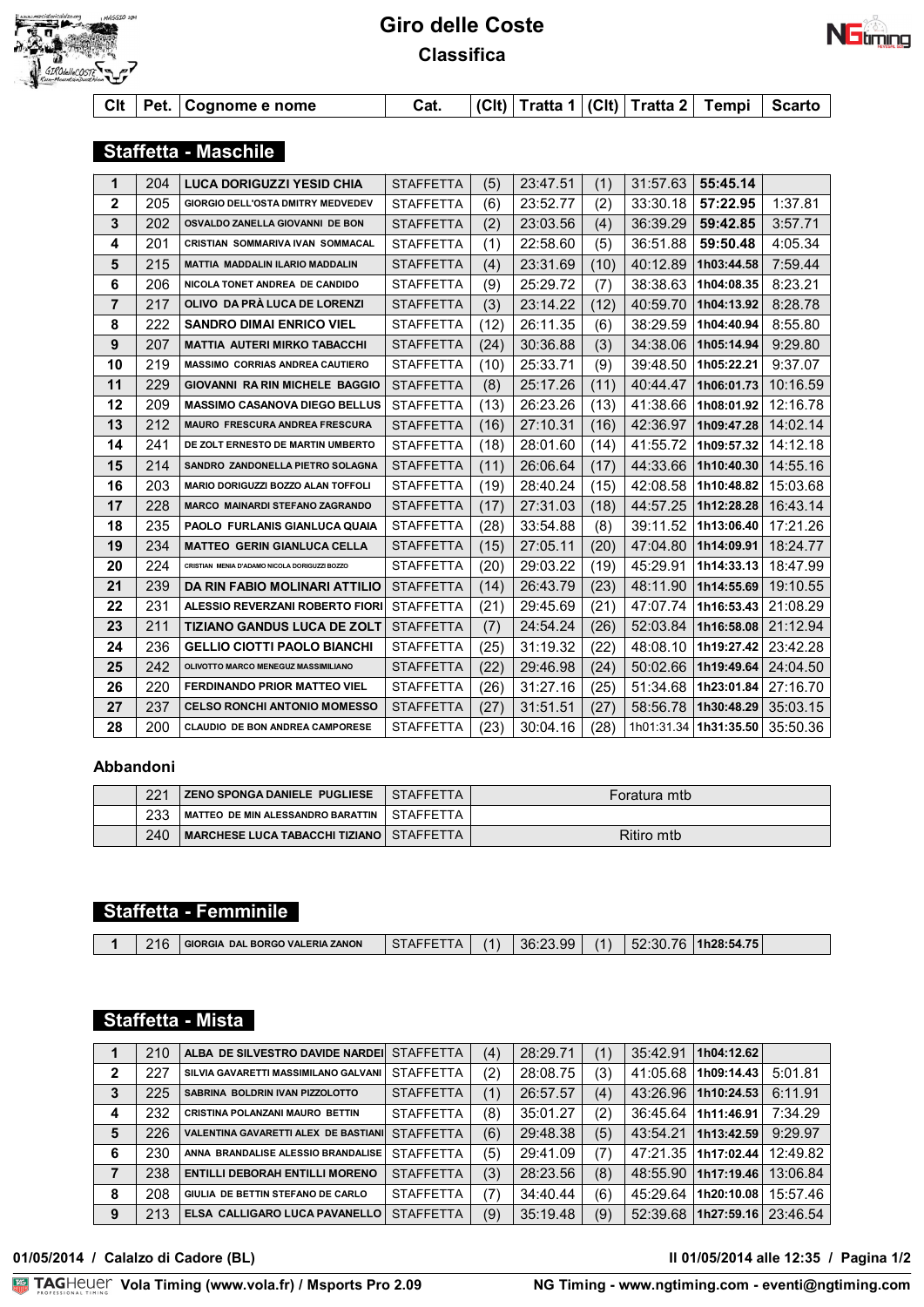|  | Cat. $ (C t) $ Tratta 1 $ C t $ Tratta 2 Tempi Scarto  <br>Clt   Pet.   Cognome e nome |
|--|----------------------------------------------------------------------------------------|
|--|----------------------------------------------------------------------------------------|

## **Iron - Maschile**

| 1                | 296 | <b>POLITO LAURO</b>           | <b>IRON</b> | (2)  | 23:38.40 | (1)  | 39:56.26   | 1h03:34.66            |          |
|------------------|-----|-------------------------------|-------------|------|----------|------|------------|-----------------------|----------|
| $\mathbf{2}$     | 265 | <b>GERARDINI ALBERTO</b>      | <b>IRON</b> | (1)  | 23:29.39 | (2)  | 40:21.24   | 1h03:50.63            | 15.97    |
| $\mathbf{3}$     | 295 | <b>SALVADOR SANDRO</b>        | <b>IRON</b> | (6)  | 25:18.99 | (3)  | 40:51.85   | 1h06:10.84            | 2:36.18  |
| 4                | 250 | <b>ZANATTA ANDREA</b>         | <b>IRON</b> | (4)  | 25:00.22 | (6)  | 42:32.31   | 1h07:32.53            | 3:57.87  |
| 5                | 253 | <b>FESTINI PURLAN MICHELE</b> | <b>IRON</b> | (5)  | 25:06.62 | (5)  | 42:28.02   | 1h07:34.64            | 3:59.98  |
| 6                | 291 | <b>PAPES GIANPAOLO</b>        | <b>IRON</b> | (3)  | 23:45.90 | (8)  | 44:01.52   | 1h07:47.42            | 4:12.76  |
| $\overline{7}$   | 266 | <b>FRATTA STEFANO</b>         | <b>IRON</b> | (7)  | 25:36.95 | (7)  | 43:24.68   | 1h09:01.63            | 5:26.97  |
| 8                | 269 | <b>DALLA VENEZIA LUCA</b>     | <b>IRON</b> | (13) | 27:01.41 | (4)  | 42:01.37   | 1h09:02.78            | 5:28.12  |
| $\boldsymbol{9}$ | 267 | <b>DE MENECH MASSIMO</b>      | <b>IRON</b> | (9)  | 25:58.07 | (9)  | 44:30.88   | 1h10:28.95            | 6:54.29  |
| 10               | 290 | <b>DORIGUZZI MARZIO</b>       | <b>IRON</b> | (12) | 26:55.11 | (10) | 45:38.36   | 1h12:33.47            | 8:58.81  |
| 11               | 260 | <b>CALZOLARI NICOLA</b>       | <b>IRON</b> | (10) | 26:04.68 | (11) | 46:38.60   | 1h12:43.28            | 9:08.62  |
| 12               | 262 | <b>FRESCURA STEFANO</b>       | <b>IRON</b> | (8)  | 25:42.04 | (13) | 47:11.74   | 1h12:53.78            | 9:19.12  |
| 13               | 255 | <b>DE BATTISTA DANIEL</b>     | <b>IRON</b> | (11) | 26:51.43 | (12) | 46:40.25   | 1h13:31.68            | 9:57.02  |
| 14               | 256 | <b>DA RIN ZANCO WALTER</b>    | <b>IRON</b> | (16) | 29:04.40 | (15) | 47:32.41   | 1h16:36.81            | 13:02.15 |
| 15               | 278 | <b>FORLIN GIORGIO</b>         | <b>IRON</b> | (15) | 28:13.31 | (16) | 48:33.55   | 1h16:46.86            | 13:12.20 |
| 16               | 257 | <b>MORO WALTER</b>            | <b>IRON</b> | (22) | 29:52.08 | (14) | 47:16.91   | 1h17:08.99            | 13:34.33 |
| 17               | 285 | <b>DA COL GIOVANNI</b>        | <b>IRON</b> | (21) | 29:39.75 | (17) | 50:12.25   | 1h19:52.00            | 16:17.34 |
| 18               | 282 | <b>SCALZOTTO MIRCO</b>        | <b>IRON</b> | (14) | 27:03.88 | (20) | 53:03.92   | 1h20:07.80            | 16:33.14 |
| 19               | 287 | <b>LORENZINI STEFANO</b>      | <b>IRON</b> | (26) | 31:21.75 | (18) | 50:19.80   | 1h21:41.55            | 18:06.89 |
| 20               | 259 | <b>ZANON FABIO</b>            | <b>IRON</b> | (25) | 31:10.78 | (19) | 51:08.56   | 1h22:19.34            | 18:44.68 |
| 21               | 292 | <b>ZANELLA GIORGIO</b>        | <b>IRON</b> | (20) | 29:23.21 | (21) | 53:10.88   | 1h22:34.09            | 18:59.43 |
| 22               | 280 | <b>MARENGAN ALESSANDRO</b>    | <b>IRON</b> | (17) | 29:08.50 | (23) | 53:28.52   | 1h22:37.02            | 19:02.36 |
| 23               | 264 | <b>FIORI MAURIZIO</b>         | <b>IRON</b> | (18) | 29:13.43 | (22) | 53:24.84   | 1h22:38.27            | 19:03.61 |
| 24               | 273 | <b>PAVANELLO ANDREA</b>       | <b>IRON</b> | (23) | 29:57.52 | (24) | 53:53.07   | 1h23:50.59            | 20:15.93 |
| 25               | 263 | <b>IMPERATORE GIULIO</b>      | <b>IRON</b> | (24) | 30:01.20 | (25) | 55:17.03   | 1h25:18.23            | 21:43.57 |
| 26               | 268 | <b>GROPPAZZI EDOARDO</b>      | <b>IRON</b> | (19) | 29:14.99 | (27) | 56:27.44   | 1h25:42.43            | 22:07.77 |
| 27               | 294 | <b>NEGRELLO LUCA</b>          | <b>IRON</b> | (27) | 31:34.94 | (26) | 55:33.27   | 1h27:08.21            | 23:33.55 |
| 28               | 252 | <b>DAL BORGO DANIELE</b>      | <b>IRON</b> | (28) | 32:13.47 | (29) | 57:03.73   | 1h29:17.20            | 25:42.54 |
| 29               | 284 | <b>COSTELLA FERRUCCIO</b>     | <b>IRON</b> | (31) | 32:37.14 | (28) | 57:01.28   | 1h29:38.42            | 26:03.76 |
| 30               | 275 | <b>NARDEI GIANLUCA</b>        | <b>IRON</b> | (29) | 32:21.22 | (30) | 57:35.84   | 1h29:57.06            | 26:22.40 |
| 31               | 293 | <b>CAPRARO GRAZIANO</b>       | <b>IRON</b> | (30) | 32:33.99 | (31) | 57:46.39   | 1h30:20.38            | 26:45.72 |
| 32               | 297 | <b>CAPRARO ADRIANO</b>        | <b>IRON</b> | (34) | 35:54.49 | (32) | 58:00.50   | 1h33:54.99            | 30:20.33 |
| 33               | 286 | <b>SORARU' MAURIZIO</b>       | <b>IRON</b> | (32) | 34:03.57 | (33) |            | 1h03:43.72 1h37:47.29 | 34:12.63 |
| 34               | 289 | <b>RIZZI CLAUDIO</b>          | <b>IRON</b> | (35) | 37:59.16 | (34) | 1h06:58.86 | 1h44:58.02            | 41:23.36 |
| 35               | 288 | <b>DAL MAS MARCO</b>          | <b>IRON</b> | (33) | 34:05.88 | (35) | 1h15:25.70 | 1h49:31.58 45:56.92   |          |

## **Iron - Femminile**

|  |  | 281 | <b>EZAETTA EMANUELA</b> | iron | (1) | 34:25.29 | (1) |  | $\frac{1}{1}$ 1h09:45.50   1h44:10.79 |  |
|--|--|-----|-------------------------|------|-----|----------|-----|--|---------------------------------------|--|
|--|--|-----|-------------------------|------|-----|----------|-----|--|---------------------------------------|--|

**VolaSoftControlPdf 01/05/2014 / Calalzo di Cadore (BL) Il 01/05/2014 alle 12:35 / Pagina 2/2**